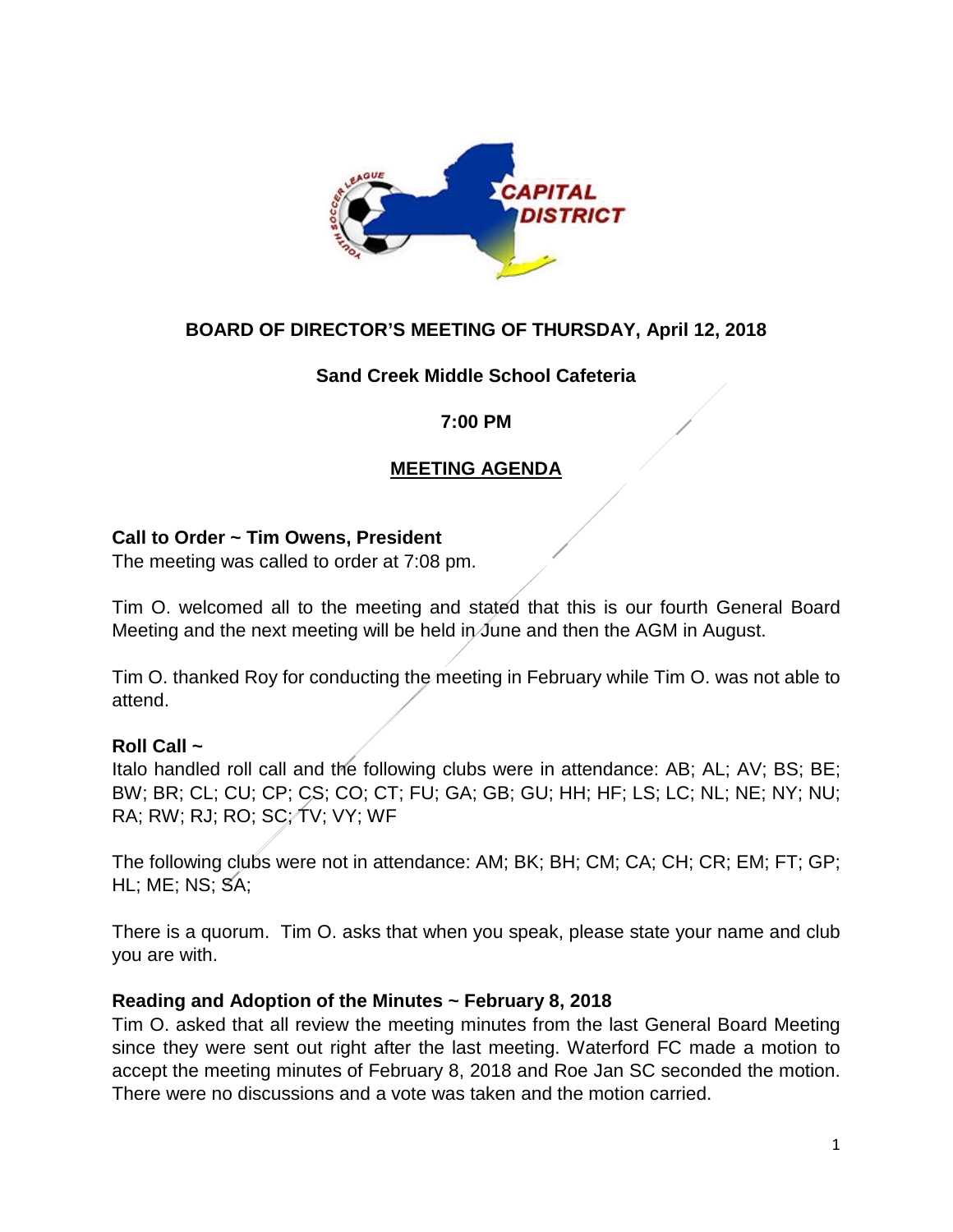#### **Treasurer's Report ~ Dave Yule, Treasurer**

Tim O. stated that the handout for the financials are enclosed in the packets. Dave, the Treasurer, is not here yet so if you have any questions, he can answer them when he arrives.

Tim O. stated that he would like to make an adjustment regarding the committee chairs. Going back to the January meeting, our Finance chairperson is Dave Yule and Roy Pfeil is our Zero Tolerance Policy chairperson and our Rules chairperson is Afrim Nezaj.

#### **Communications ~**

Tim O. stated that normally under this topic is something that isn't covered in the agenda item or if we don't have any discussions or announcements. Now, we have Jim Eleftherion. He made the trip here this evening from the East Hudson area. Jim stated that there were a few things going on at the state level. They opened an area of marketing for new players. What they are doing in the various districts such as the Capital District, East Hudson, Cosmopolitan and Long Island is having festivals. These festivals are set up to draw attention to the kids who are not playing soccer or cannot afford to play soccer. We are having the first one next month in Newburgh. They are doing a lot of advertising and we are trying to bring these kids into the fold. He would like to run one up here and in those other areas that he mentioned. He stated that the statistics state that as much as we have registered as players, there are at least that many who do not play soccer. These festivals should be a good start. There is assistance for those who cannot afford to play. Jim outlined the program.

Jim stated that there are grants being offered and one of them being offered is a field grant. Any club can apply to improve their fields, or bleachers or make improvements in other areas that relate to soccer. It is a 50/50 partnership. Jim explained how the grant works. He stated that Saratoga Wilton Soccer Club was the first to avail themselves of it and he just approved their grant last week. It is a way to keep our kids safe and a way to make our soccer experience better for the clubs and for the kids. It was asked if there were time restraints and Jim stated that the only one is January 1<sup>st</sup>. The grant is only for this year's bills. It will run out when the \$100,000 runs out. There were continued discussions on this grant.

Jim stated that he is also the risk management contact for the state and he sees the change in the sexual abuse laws that was signed by the President. He stated that we will be getting something shortly as an announcement on this. This whole law has turned us upside down, unfortunately, Jim stated. The issue is upside down. He explained the risk management questions and the concussion management and now there is going to be a third piece when you take the risk management background checks. The third piece will only take about five minutes to complete. The other thing that will happen will there will be mandatory reporters. Get a report, get a suspicion, they will set up a channel where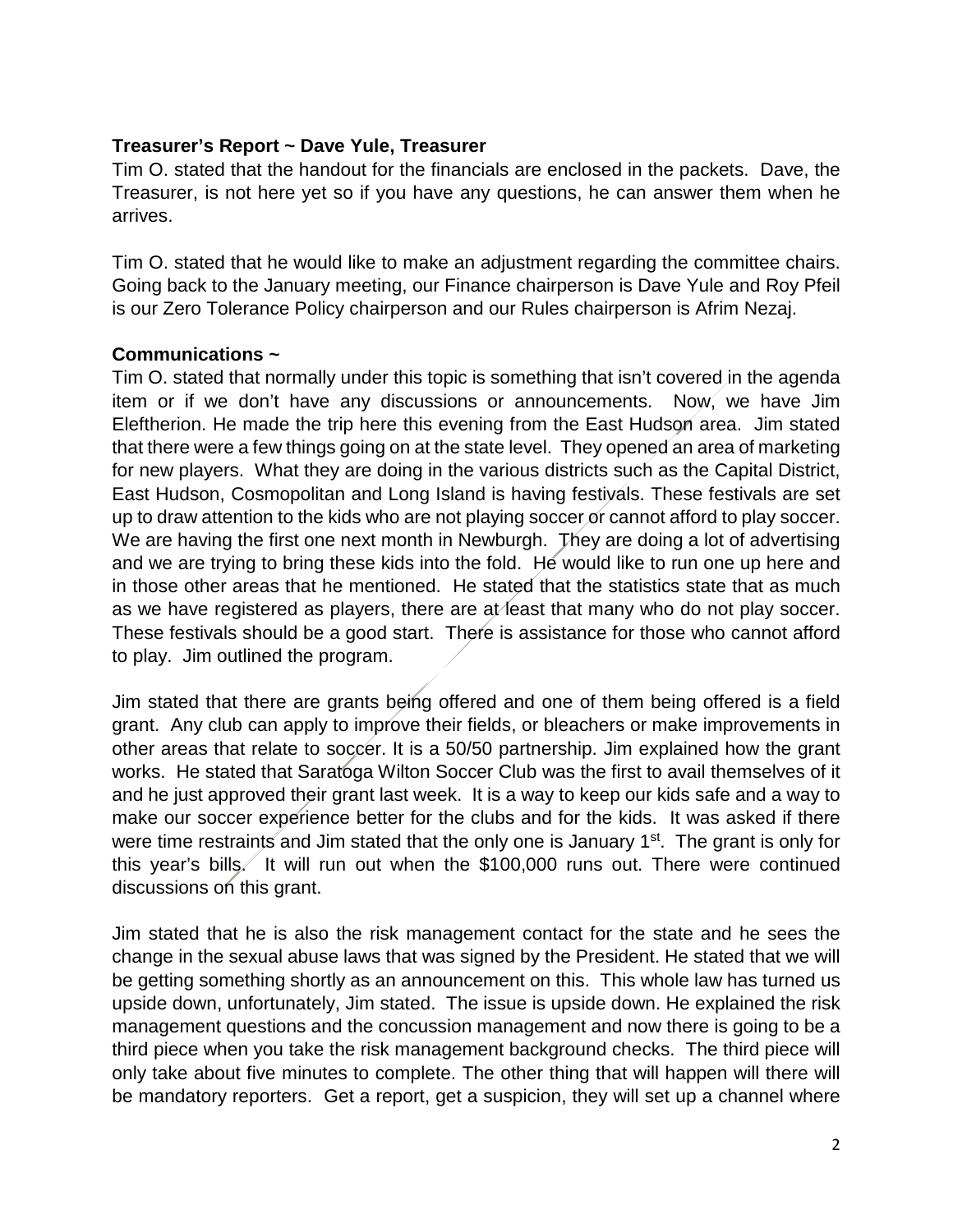those calls can come in and once the call comes in. He stated that they already had one call come in and they followed up on it. It goes through the risk management or the director or the authorities' hands. We would then be free and clear if somebody reports it. If we know of anything, it must be reported.

Tim stated that he will piggy-back on the field grants. He does not know if it will relieve any club debt burden. The committee did have a request for two in that manner and unfortunately, they were unable to grant that request. The announcement of the field grants is also located on the front of the CDYSL website. Tim O. also placed hard copies of this grant information on the table where the sign-in and hand outs were located. There was a question if a club plays at a high school. The question was about the goals and replacing the goals. Jim stated that you can send it in for the goals but have the school sign off on it and state that you donated the goals to the school. That way the grant would work for you to replace the goals. It also relieves you of the responsibility of owning the goals because you donated them and keep that paper where the school signed off. There was a question if the grant would work if you wanted to purchase land and Jim stated that there are other avenues to do that with the US Soccer Federation. He explained that grant money and stated that once it was announced, it was gone almost immediately. He stated that there are new ones coming out this year. There are also grants you can get from Region I.

### **Comments from the Floor**

There were no comments from the floor at this meeting.

## **Reports of Officers and Standing Committees**

### **Standing Committee Reports:**

**1. Rules ~ (Updates)**

Roy stated that for clarify, Afrim is the Rules Committee chairperson from the January meeting minutes.

### **2. Registrations ~ Tammy Kishbaugh (Updates)**

Tim O. stated that the registrations were discussed last week and we may be down ten percent this year. We almost have the same number of teams committed in the league but those were projections. We won't speculate where that percentage goes, could be other sports, the players can quit, etc. There is a migration to EDP and US Club. It is an ongoing conversation that we are having and he is sure we are not alone in that regard. Jim asked if we are seeing it more on the recreation or the travel side of things and Tim O. stated that it was on the travel side. He stated that if you look at the demographics of our league this year for example, look at the U12 age, there are about 60-70 teams playing and at U14, it goes to about 30 teams and the U16's is at about 20 teams. He stated that the ladies are more affected than the gentlemen right now. He stated that we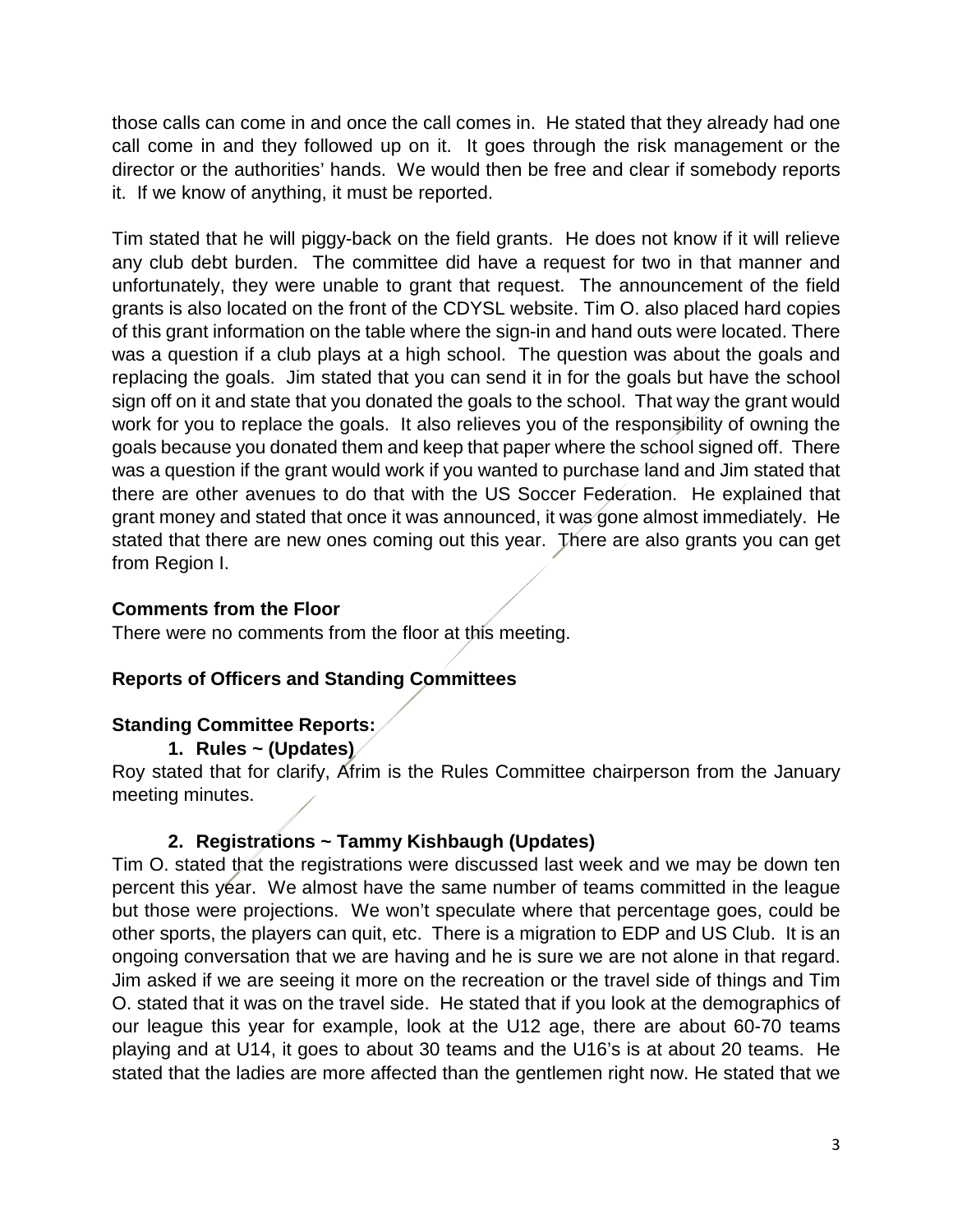can put numbers together and publish, if you want, but you will see the progression drop off as the players hit the teenage years.

## **3. Games ~ Paul Bascomb (Winter Futsal, Spring League)**

Paul stated that he will let Italo give us an update on Futsal League as he wasn't too involved as he was on vacation for a month. Italo stated that there were 18 teams who participated and we lost three teams last minute. We are in the red again with this program. Paul stated that we are seriously looking at the Futsal Program to see if we want to continue it. Please let Paul know if you are interested in playing Futsal next season.

Paul stated that we have a lot of people coming into the office for registrations. Your club registrar will be notified when their work is completed so please do not bug the office. They are very busy and to have constant interruptions only slows the process down. Paul stated that we had the registration deadline of February 28<sup>th</sup> so if your work was in on time, you should receive it but the office has enough going on to please do not disrupt the work process.

Paul stated that those who are new coaches and you are coaching U08's and U10's, please know the rules of the 4v4 and 7v7 formats. Please make yourself familiar with the build out lines, no punting and no heading rules. He stated that you will most likely also get new referees on your game. They may not know all the rules, so the coaches should know the rules and please be patient as these new referees learn the laws of the game.

Paul stated that if your team has a game and you are low on players, please play the game anyway. Ask the other team to play down players as you are, play more subs, etc. Be creative and play the game. We don't want to have to continue to fine you for not playing the game. Paul stated that he will be mentoring new referees and he doesn't want to see things happening at the fields that shouldn't be happening. Paul also stated that he had asked to get at least two adult referees who can referee within each club to help with the referee numbers but that didn't happen. CD Ref did train more referees but some are young. There are 196 referees and 37 of those referees are in college and won't be back until around the middle of May. So, the total of 220 is the number for the referees for less than 2000 CDYSL games and a few hundred games for the other leagues. The referees are spread thin again this year.

Paul stated that Italo, the League Operations Director, is retiring and this will be his last meeting. Paul read a short bio on Italo's involvement in soccer and refereeing. Paul stated that Italo has put in a lot of years of service. Italo received a standing ovation. Paul announced that Tammy will be taking over as the League Operations Director when Italo retires. Italo stated that he really enjoyed his time involved with CYSL. He stated that he will be working with a programmer and office staff on developing a new scheduling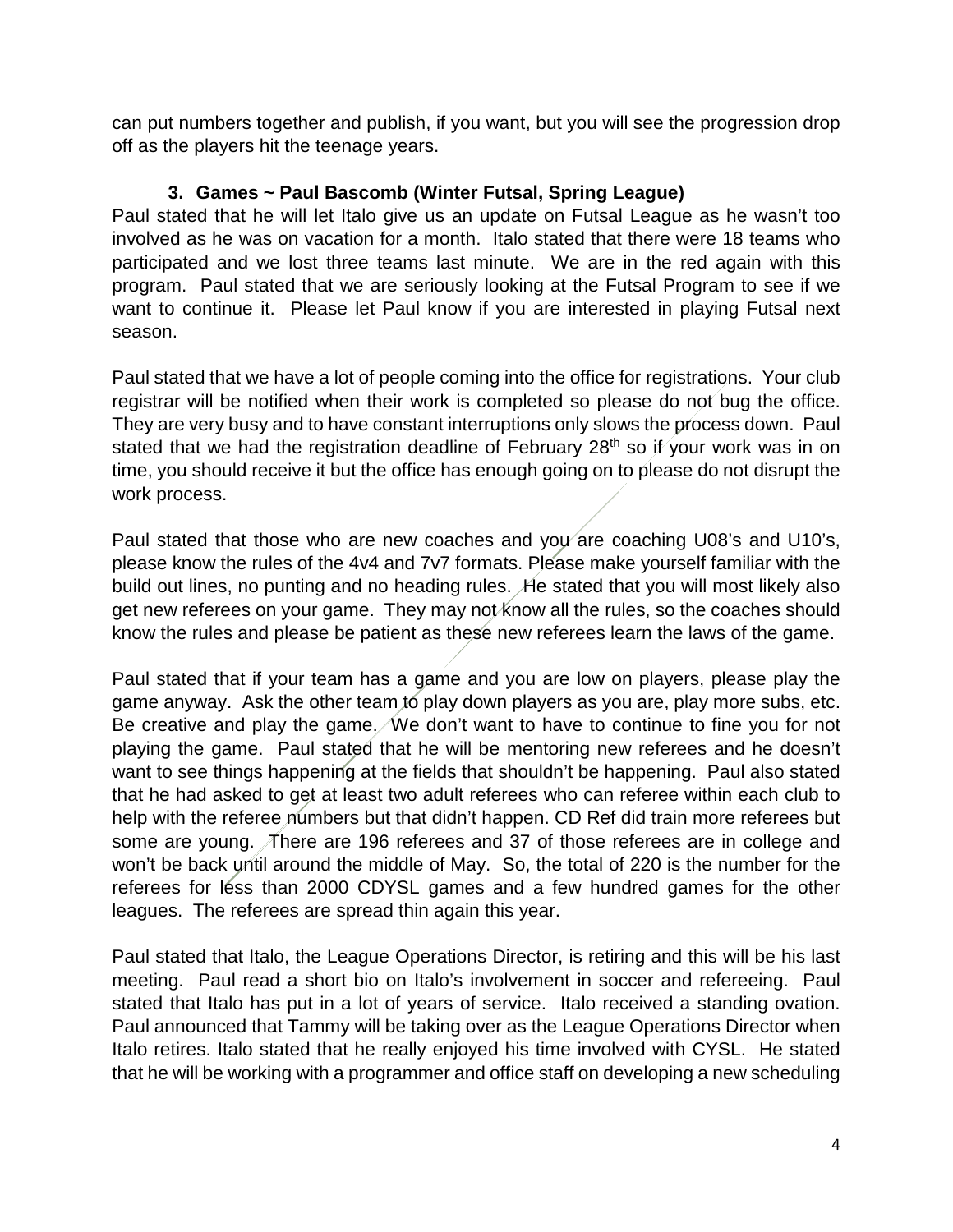program that will be more improved and modernized. He hopes that this program will be completed in about a year.

It was noted that over 600 games have already been rescheduled out of the 1830 games that we have for this year's Spring League. Italo noted that the office has already processed the registrations that didn't have issues up to the received date of March 23rd and full teams are going to be put ahead of others to ensure the teams can play when the season opens. There will be many players who will not be able to participate in the first weekend because the registrations continue to come into the office in large numbers. The registrations came in very late for some clubs and the deadlines weren't met by the clubs. Unfortunately, we are doing our best but we can only do the work when it is handed in within a timely manner.

Brian Yorck made a motion that the entire body of CDYSL give an official thank you to Italo for his commitment, passion and dedication to this league. Brian sated that this will also be the last time that Tammy will be acting as the Recording Secretary and we should all give her an official thank you as well.

There were discussions on the registrations statements that were made above by Italo. It was stated again that the office staff is working feverishly on trying to get as much done as possible but all were reminded that if the work was brought into the office on time, the office wouldn't have to be working as hard and the long hours as they are to try to get the work done prior to the first game.

Tim O. stated that the numbers are slightly lower than last year, however, the teams are smaller so there are less players on the teams. It isn't that we are down that many teams participating as in past years but the size of the rosters. Tim O. also spoke about the massive number of reschedules that have already taken place. He used an example of an upcoming games that were put together back to back to utilize the numbers of referees to be used but because of so many rescheduling requests, now there are gaps between some games. Some games are large enough to have several games between each one. If you get an email from the office, please consider moving the game so we can utilize the shortage of referees so the games can get covered. Tim O. reminded all that both coaches need to agree on the game change. There were discussions on this topic. It was stated that if the office and/or a game asks to be moved to utilize the referees better, that those fees can be waived. The office will need to know that is why you are rescheduling a game, however, to ensure the waive of the fee. Tim O. stated that the new scheduling software should also help improve this problem. Paul stated that when clubs have one coach covering seven games, that doesn't help the situation.

### **4. Finance**

Tim O. stated that Dave is now here to answer any questions regarding the financial handout that was spoken about earlier in the meeting. There were no questions. Roe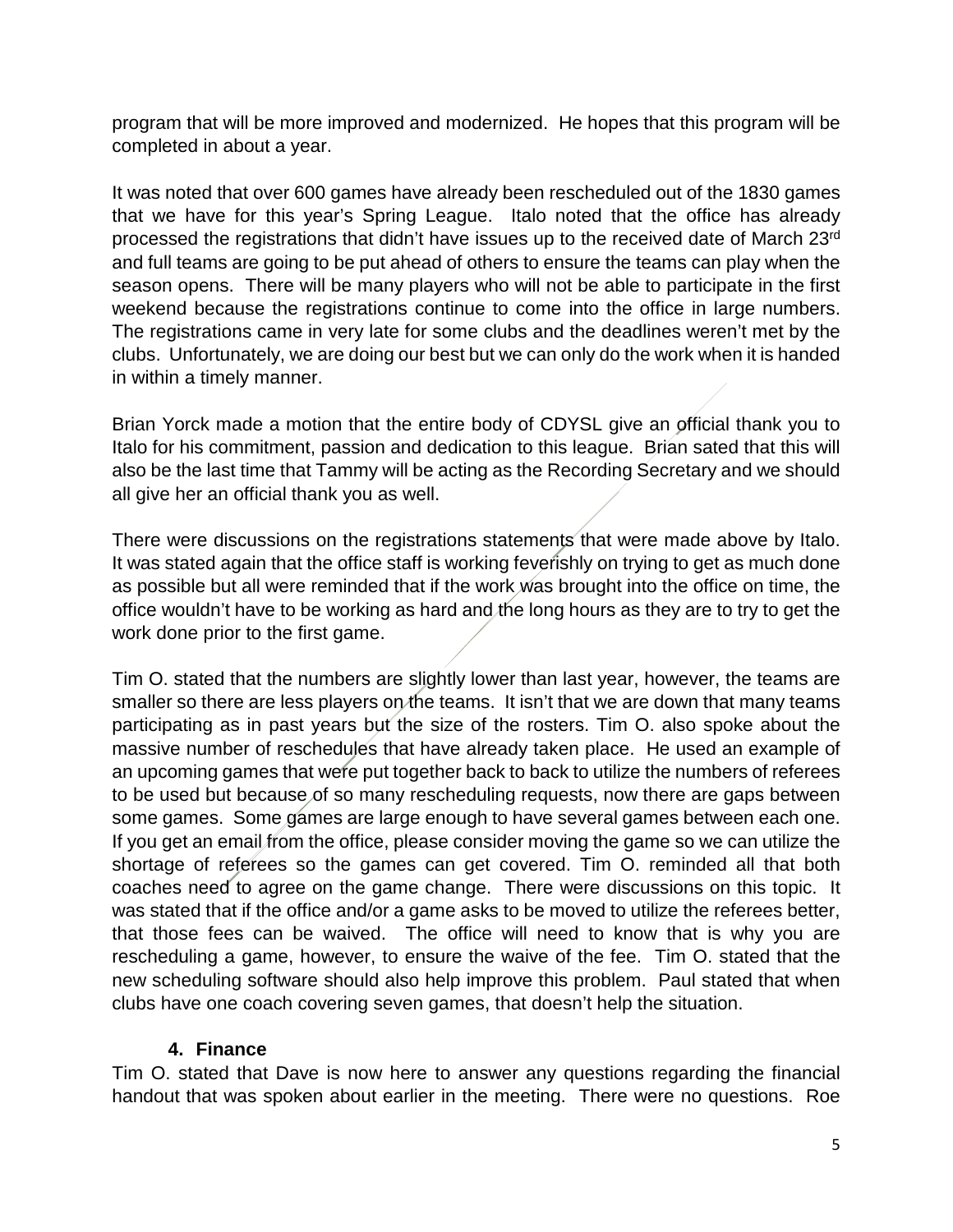Jan Soccer Club made a motion to accept the financial report and Valley Soccer Club seconded the motion. There were no questions or discussions, a vote was taken and the motion carries.

## **5. Executive ~ Timothy Owens**

Tim O. stated that we are sponsoring a NYCFC vs. Red Bulls bus trip that will take place on May 5<sup>th</sup>. The bus is currently half full. If you are interested in going, contact the office, check our website, register and please go and enjoy yourself. Please get this information out to your club members.

Tim O. stated that the Empire Cup Tournament is scheduled for June 23<sup>rd</sup> and June 24<sup>th</sup> and will take place at DiCaprio Park. There are currently 16 teams registered. He stated that it doesn't seem like a lot of teams but it is higher than last year and we are working on having more teams register. Our website has more information on the tournament and it is a great event. We are offering at each age group a premier level and a club level of games. Email blasts are going out weekly and he is asking that each club please send in at least two teams to participate.

Tim O. spoke about the fines and fees that we end up collecting every year and we need to figure out how to reduce those fines. Please talk with your coaches and teams and ask them to avoid receiving the fines and reduce the rescheduling, that will lessen the fines your club will receive. Please just play the games.

Guilderland United Soccer Club stated that maybe some of the money that is collected for the fines and fees could be used to hire part time individuals to help staff help with the registrations such as processing passes and such.

## **6. Membership ~**

There was nothing to report on this topic at this meeting.

# **7. Nominations ~**

Tim O. stated that we will discuss nominations later in this meeting.

## **No Reports ~ Risk Management, Zero Tolerance/Appeals/Arbitration**

It was stated that there are no reports on the Risk Management.

Roy stated that he has nothing to report on the Zero Tolerance.

Tim F. stated that he has nothing to report on the Appeals and/or Arbitrations.

## **Programs**

## **Coaching Education ~ Roy Pfeil, Second Vice President**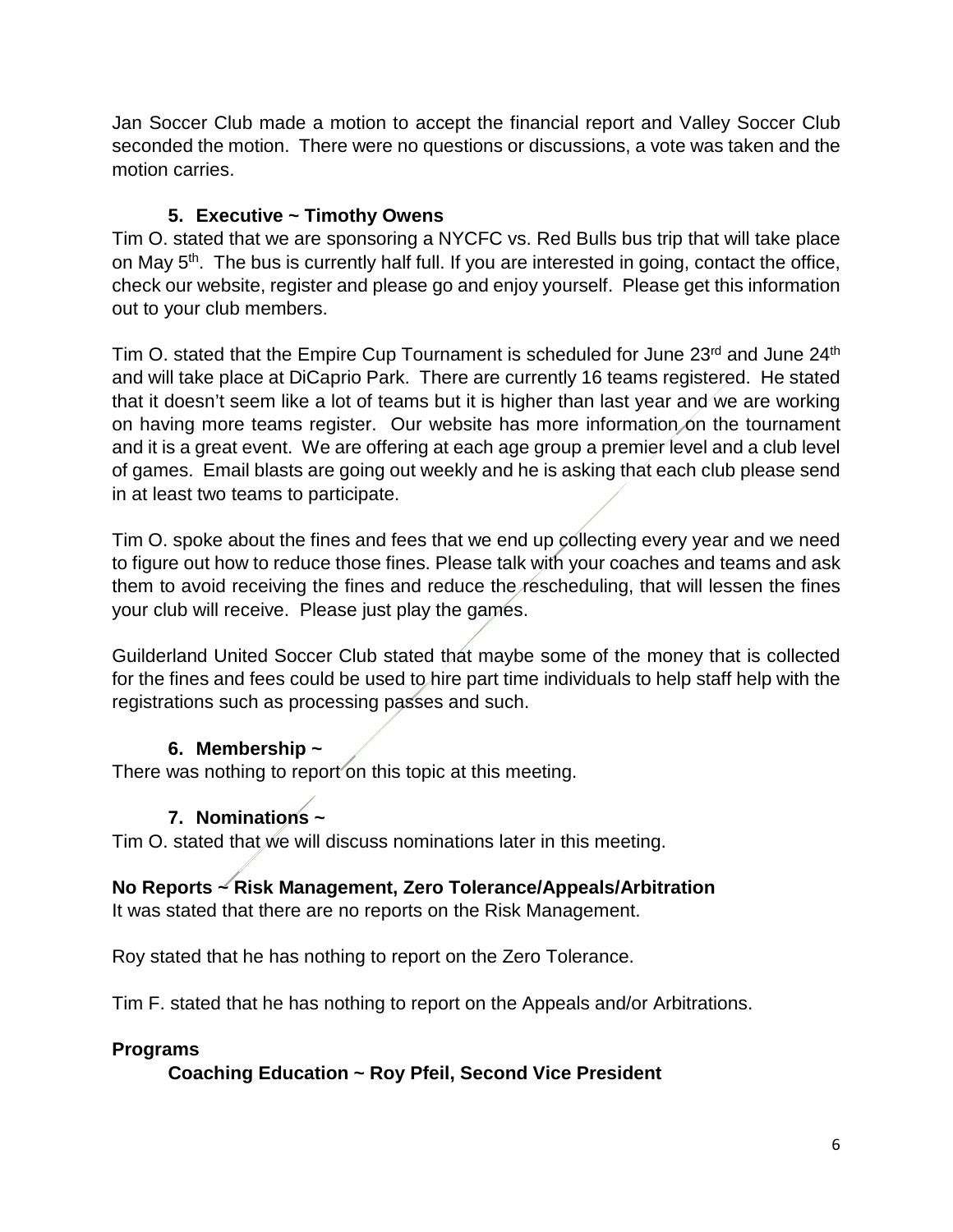Roy stated that on May  $5<sup>th</sup>$  we will be doing our first grassroots coaching course. He stated that there will be three of them offered. A 4v4, a 7v7 and a 9v9. We had an 11v11 course set up but we will try to squeeze that one in earlier. The announcement will be going out late tomorrow or Saturday or Sunday and we are only allowed to have 14 individuals in each course. Only three of the individuals will work with the kids, could be 3 to 5, depending on the format we use. There will be one hour in the classroom, two hours on the field and one more hour in the classroom. If you want to do a course, you must also provide a team for whatever course level you want to host. Roy stated that all the different levels are basically the same for the first fifteen slides on the hour presentation at the beginning and the hour at the very end. You can come in at a 11v11 and you don't need to do them in order. The cost will be \$75 and it is all done through the DCC. You will need to join the DCC for \$25 and he noticed in this that we have one of our former high school All-American players who was in their videos and that was Mile Joseph. He is going for his Pro Level A license. If you are interested in taking the course, please register immediately because it is first come, first serve. The first three courses will be held at the Clifton Commons in Clifton P ark. Each course is a four-hour course.

#### **ODP Program (follow-up) ~ Roy Pfeil**

Roy stated that starting on Monday, weather permitting, the northern section which involves the Capital District to the Canadian border. We do have some groups just south of the Canadian border and west. They are going to combine and all traveling to Saugerties at Cantine Park to do combine practices every week up to the Region I tournament that will be held in Delaware for the boys and at Ryder College for the girls. He stated that the most outstanding part of ODP is the ID camp. It is a tremendous experience. He also stated that they now have Betsy Drambour on the staff and she is very good.

### **Exceptional Senior Showcase** – **No Report**

### **TOP Soccer**

Tim O. stated that we have a few clubs that still have a TOP Soccer Program and if you do, could you please communicate with the office so we can get something going with the program and collaborate a plan for next fall? He stated it would be real nice to do an event next year with our Fall Ball Program. Tim O. stated that the office may reach out to you as well to inquire.

### **Unfinished Business: ENY: State Cup/Arch Cup/Premier League participation**

Tim O. made an appeal in January and in February for teams to participate in these leagues and competitions. He is not sure how many signed up but we still have teams playing and we very much appreciate it. That level of participation is something we would like to increase. It is a more regionalized system to make this work so we aren't traveling downstate all the time and the numbers are way down for State Cup as well.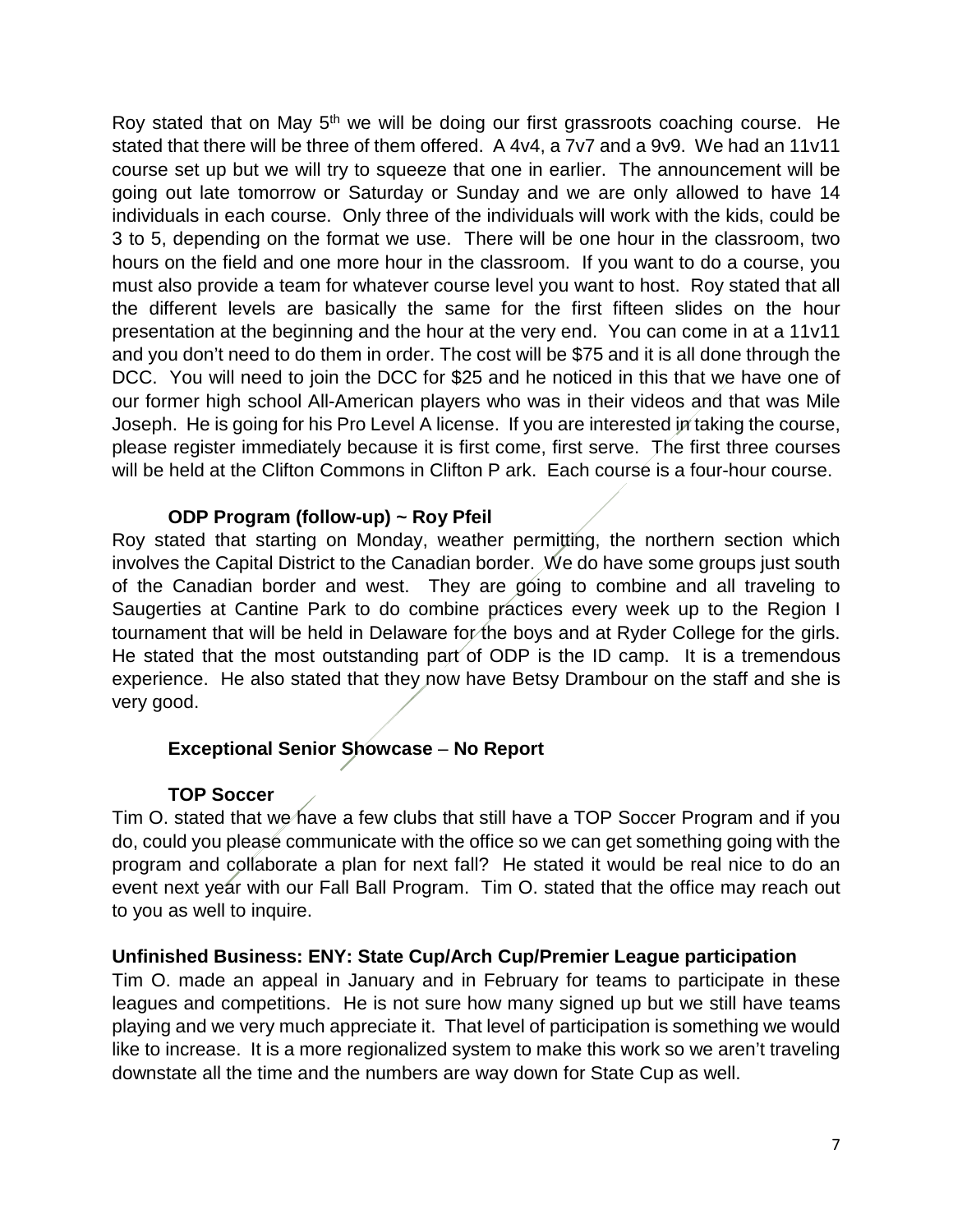Tim O. stated that the Coach Workshop was another fantastic event overall. We still need to look at programming and we discussed this at our Executive Committee meeting. We had a few presentations that hardly had any attendees. There were low numbers for some but larger numbers for others. We will look at this differently for next year but the 10am to 2 pm schedule works well. We can share the general results with the board members we they know as well on what the survey revealed.

#### **New Business:**

#### **Executive Committee ~ vacant positions**

Tim O. stated that there are a few Executive Committee vacancies and this is his labor of love. He stated that we need your support and your help. He stated that he will defer the process that is about to begin to Paul as he usually runs the voting at the Annual General Meetings. Tim O. stated that we need to follow our bylaws and part of the bylaws states that there is a process to be followed when the board elects committee members. The part of the bylaws is Article V Section 2. Tim O. reads what that part of the bylaws state. Tim O. stated that there is interest in having the vacant Executive Committee positions filled and he asks Paul to take it from here.

Paul stated that there are three positions that are unfilled now and those positions are the Secretary, First Vice President and an At Large position. We have been given names of individuals who are interested in filling these positions and those individuals are Mike Kinnally, Jon Caraco, Pat Rabideau and Brian Yorck. Paul asked each to please stand to identify who they are. Pat Rabideau was not in attendance. Paul asked everyone interested in running for a position to please stand and tell the members a little about yourself.

Paul stated that Mike Kinnally is interested in running for the vacant position of the First Vice President. Mike stated that he was born and raised in Niskayuna. He has coached high school for 25 years in both South Carolina and New York. He stated that he has also coached the same number of years in club soccer. He created the Guilderland United Soccer Club and has six national licenses, coached ODP in South Carolina and in New York. He is more into developing programs and working with kids. He wants to give back and his current club that he works in has kids from over 65 school districts. He stated that he feels he has a lot of ideas to share with all kinds of clubs, small, large, travel and recreation levels.

Paul stated that Jon Caraco is interested in running for the vacant position of the At Large member. Jon stated that he has coached at the Mayfield schools at the varsity level for 12 years and has had lots of years coaching at the Fulton United Travel Soccer club since 1995. He feels he has a lot of experience and feels he can offer help and offer some ideas from a small club perspective.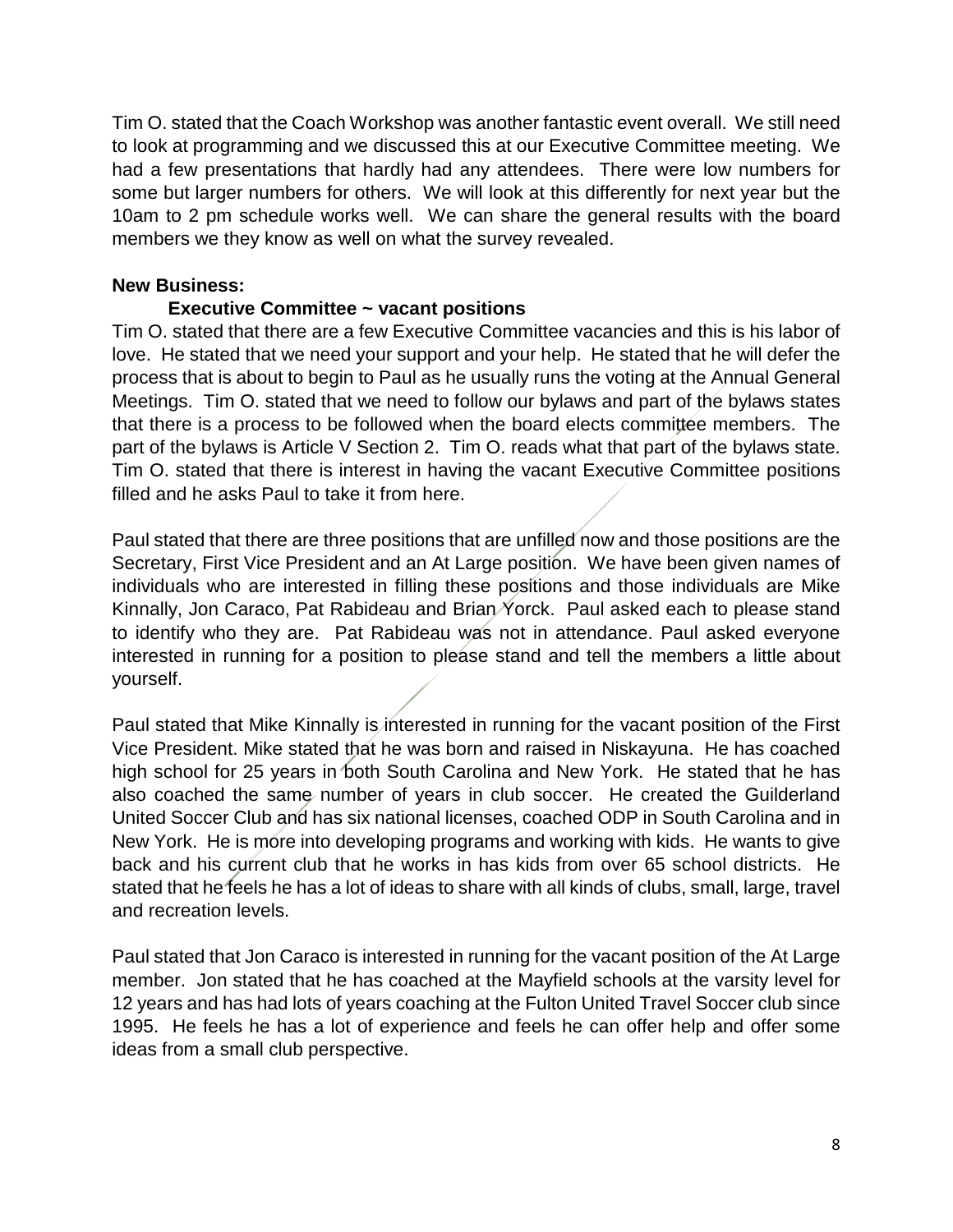Paul stated that Brian Yorck is interested in running for the vacant position of the Secretary. Brian stated that he is associated with the Roe Jan Soccer club and it is a small club that he has helped pull together years ago. He understands the struggles to keep a small club going and how hard it is to get volunteers. He stated that he served as the Secretary of CDYSL years ago and wants to give back and return. He stated that somebody must step up and he would like to be the one to step up. He has some background experience as a local judge and is trained to dispute resolutions.

Paul stated that Pat Rabideau is also interested in filling an At Large position and asked that since Pat Rabideau was not in attendance, would somebody like to speak on his behalf and it was stated that nobody knew Pat well enough to do so.

Roy stated that would like to speak about some of the individuals who are running for these vacant positions. Roy has stated that he has been here since day one and he has put in his time. He stated that he had spoken with Brian, Mike, Jon and Pat. He stated that we do have the three vacancies on the CDYSL Executive Committee and some for three years and the Executive Committee discussed this topic last week at their meeting. A question was asked that since there were four interested individuals looking to fill three vacant positions, could we just add an At Large position so that it can be filled by all parties interested. Tim O. stated we could do that but since it is in the Constitution and Bylaws, these requests need to be made within 60 day so scheduled Annual General Meetings. He stated that if anybody wants to propose a At Large position being added to the Executive Committee to make those five positions, then they need to do so by submitting that proposal by June  $13<sup>th</sup>$  of this year.

Tim O. stated that as of tonight if it is the will of the board members, you have the option to fill the positions tonight by vote. Each person that is elected would fill the vacancy for the remainder of the term of office. The voting strength matters at the Annual General Meeting. If the board members want to defer the voting instead of doing the voting this evening, they could do that as well. He stated that we know what is in front of us and the voting strength is to validate tonight's discussion.

Tim F. stated that there is a couple of steps missing in this. You can announce the names who have expressed interest but you also have the option of nominating somebody else. There was a question on our rules and how voting strengths would be done. There were also discussions of having the option to vote by mail if the board members wanted to.

Tim O. stated first the board would need to declare the three vacant positions as being vacant. The Valley Soccer Club made a motion to state the three executive committee positions as vacant and that motion was seconded by Roy Pfeil. Tim O. stated that these motions declare that the three position seats are vacant. There were no discussions, a vote was taken and the motion passed unanimously.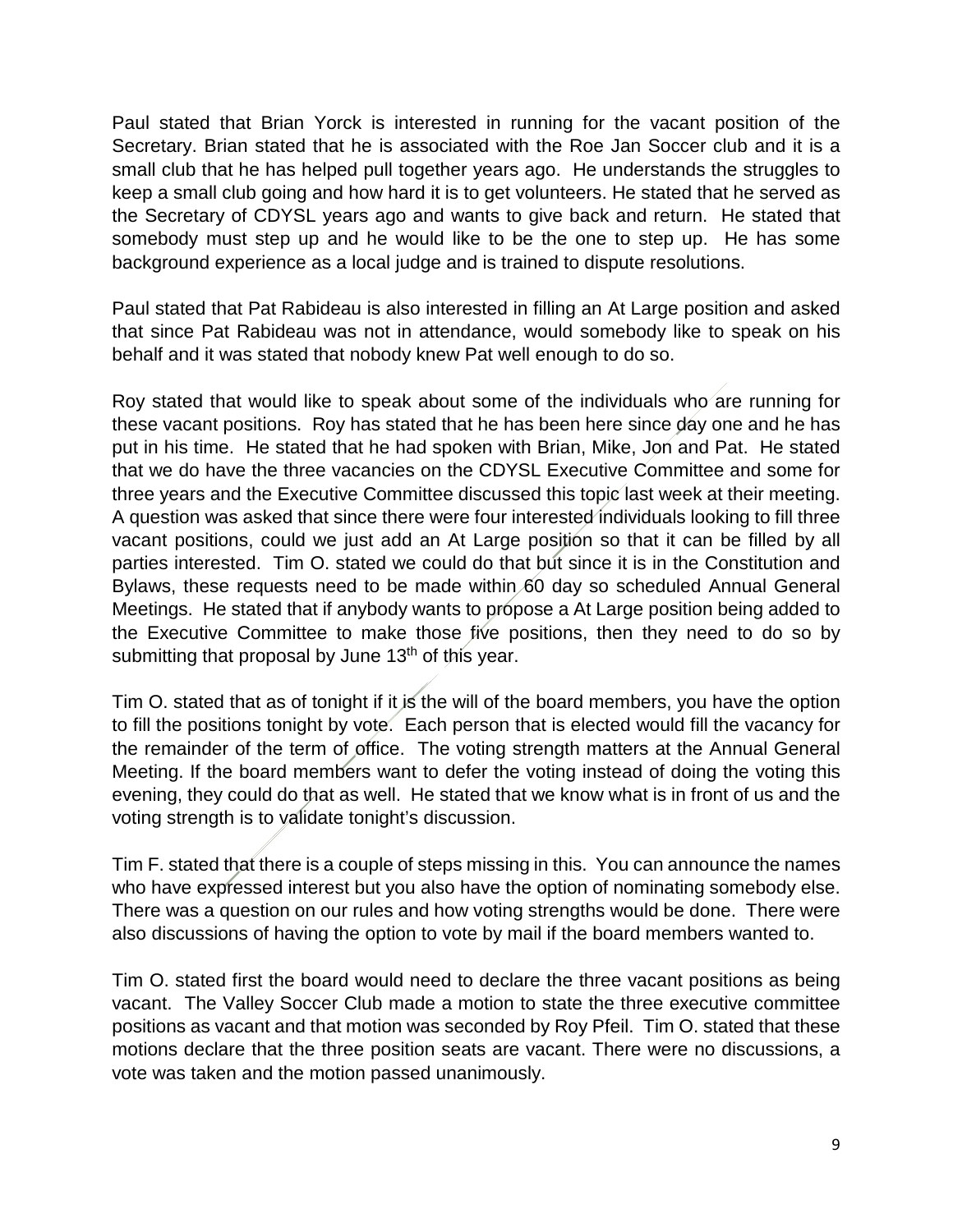It was stated that the three individuals interested in the three specific positions were made and it was stated that someone must nominate those who wish to be considered for the positions mentioned. Roy stated that he made a motion and regarding Tim F'. s comment, we can do the vote for each club by mail and that we give two weeks for any nominations to come into the office. He stated that at that time, the office would send out the ballots to all the clubs who would then have one week to respond with their votes. There were also discussions on having a secret ballot. There were discussions on having the voting strengths for each club based on last's year's voting strengths since we don't have the information yet for this year's voting strength by club.

It was stated that the first part of Roy's motion is to send have the clubs send in their nominations and then the office would send out the ballots and the clubs will have one week to send in their votes. It was asked if those ballots would be sent to the club presidents and it was stated that they would be. There were further discussions on the possible process for this voting process for these individuals interested in filling the vacant Executive Committee positions. Cooperstown SC made a motion to vote on these three vacant positions at this meeting and the New York Elite FC seconded that motion. There were no further discussions. There were no further discussions and a vote was taken and the motion passed. Colonie Soccer Club made the motion to be added to this vote that each club have one vote for this evening and not a weighted vote and Galway Soccer Club seconded that motion. There were discussions, a vote was taken and a vote was taken. Motion passed but did have two opposed votes.

Paul read the slate and he stated that we have one First Vice President position, one Secretary position and one At Large position. It was stated that the First Vice President position is nominating the Mike Kinnally is running for that position. It was a motion made by Valley Soccer Club and seconded by Roy Pfeil. It was stated that the Secretary position is nominating Brian Yorck to run for that position and it was motioned by Roy Pfeil and seconded by the Waterford FC. It was stated that the At Large position is nominating Pat Rabideau being nominated to run for that position and it was motioned by Roy Pfeil and seconded by Clifton Park Soccer Club. It was stated that the At Large position is nominating Jon Caraco being nominated to run for that position and it was motioned by Roy Pfeil and seconded by Brunswick Soccer Club. It was asked if there were any further nominations from the floor and there were none. The nominations are now closed. Voting ballots were handed out and counted privately. It was stated that Mike Kinnally was voted in as the First Vice President of CDYSL. It was stated that Brian Yorck was voted in as the Secretary of CDYSL. It was stated that Jon Caraco was voted in as one of the At Large members of CDYSL. Congratulations to all.

Tim O. stated that Spring League will begin on Sunday, April 22<sup>nd</sup> but there are a few games scheduled for the  $21<sup>st</sup>$ , which is always good. He stated that we have had over 600 rescheduled games as of today. He stated there are a few lingering games that were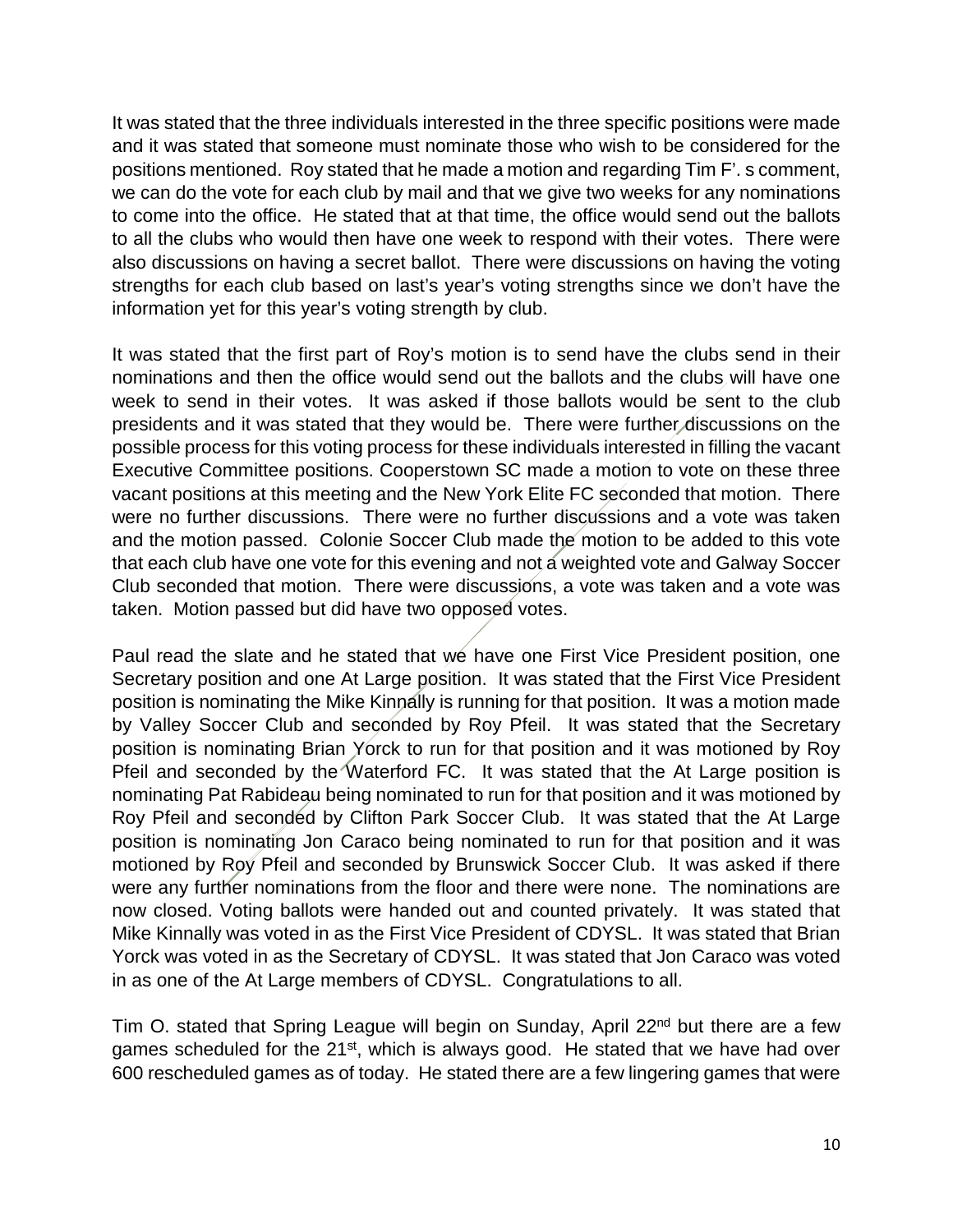in the process of being rescheduled prior to the free rescheduling date and those will be honored and resolved.

Tim O. stated that the Executive Committee meetings are held the first Thursday of every month. Those meetings are held at the CDYSL Office at 7:00 pm except during the months of May and June, where they begin at 8:00 pm. The next Board Meeting is going to be held on June  $7<sup>th</sup>$  at 8:00 pm at this location and the AGM will be held on August 12<sup>th</sup>. If there are any proposals for amendments to our Constitution and Bylaws, they need to be in the office no less than 60 days prior to the AGM and our responsibility is to have that out to all the clubs not less than fourteen days prior to the AGM. You will be notified prior to that vote.

Tim O. stated that we have been going over rules over the past few years. This is again one of those years where it was announced of the Grassroots Programs and this will totally change the language of our rules such as licensing. We will find a way to grandfather all who have the F license through the end of next year. He stated they unofficially have said the F license is now the 4v4 license. He language we have was given to us by Tim Bradbury and he stated this at our Coach Workshop.

The Empire Cup Tournament will be held on June 23<sup>rd</sup> and 24<sup>th</sup>. Tim O. asks that each club try to put in at least two teams into the tournament to make it a success. This is our tournament and it represents our league. He stated that if you register your teams for this tournament prior to May 1<sup>st</sup>, each team will receive a \$50 discount.

There was a question on the Sports Illustrated Play registration system and it was stated by Tim F. that he is on the State committee that deals whether we will continue to work with Sports Illustrated Play or look for another system. If any clubs have concerns, questions, comments, please get that information to Tim F. so he can bring it back to his committee. Tim F. will get his information out so all can send that information directly to him.

#### **Meeting Adjournment:**

A motion was made to adjourn the meeting and it was seconded and the meeting was adjourned at 9:07 PM.

Respectfully submitted by:

Tammy Kishbaugh Recording Secretary

# **CALENDAR ANNOUNCEMENTS:**